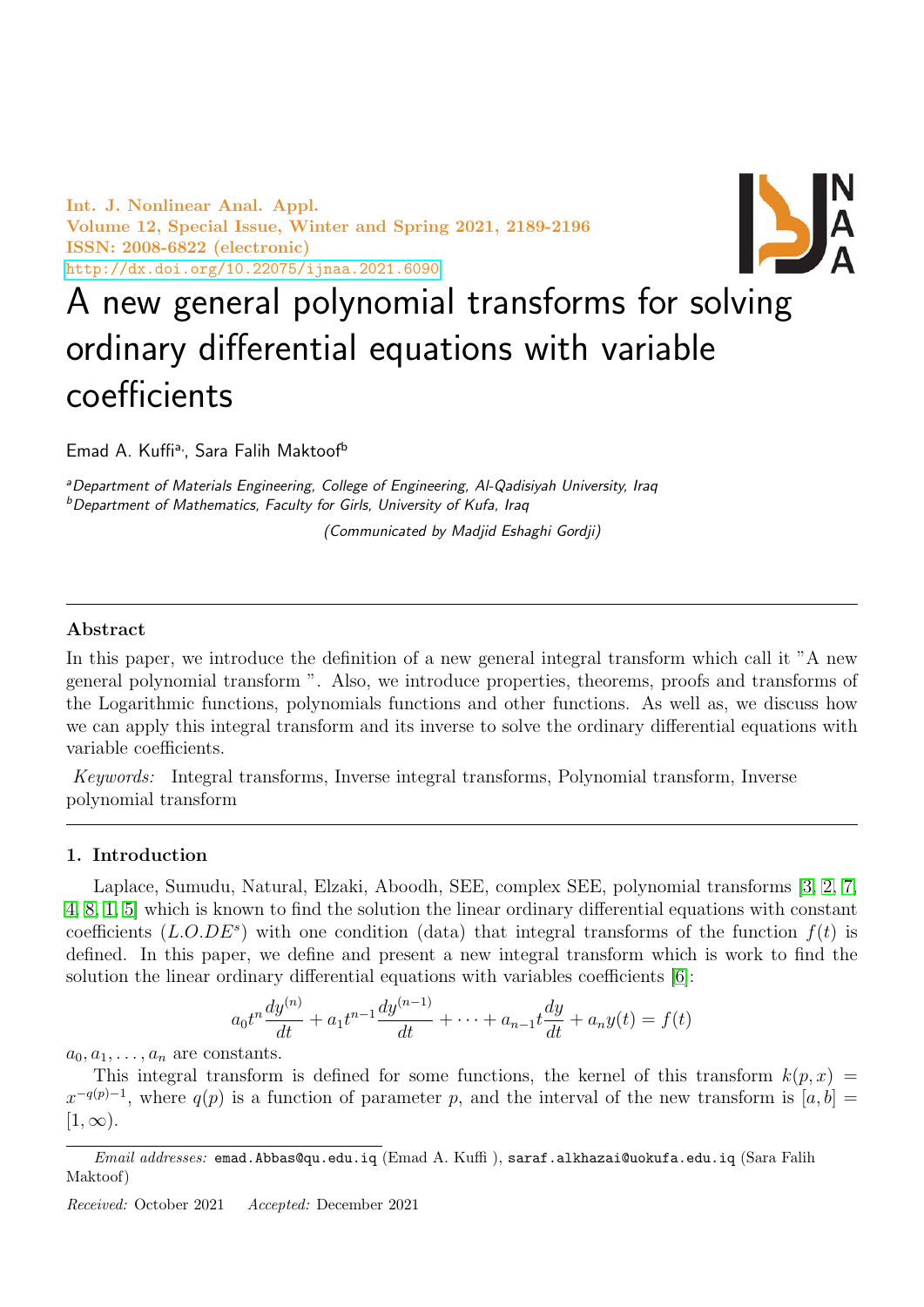#### 2. The general polynomial transform

A new integral transform "A new general polynomial transform" for the function  $f(x)$ , where  $x \geq 1$  is defined by the integral

$$
P_g\{f(x)\} = \int_{x=1}^{\infty} x^{-q(p)-1} f(x) dx = \int_{x=1}^{\infty} x^{-(q(p)+1)} f(x) dx = F(q(p)),
$$

such that the above integral is convergent, and  $q(p)$  is a function of a parameter p. (for example  $q(p) = \frac{1}{p}$ p  $, q(p) = p^2, q(p) = \frac{p}{1-p}$  $1-p$ and so on).

### 2.1. Property of a new general polynomial transform

A new general integral transform is characterized by the linear property that is

$$
P_g(Af(x) \pm Bg(x)) = AP_g(f(x)) \pm BP_g(g(x))
$$

where A and B are constants, the functions  $f(x)$  and  $g(x)$  are defined when  $x > 1$ . Proof .

$$
P_g(Af(x) \pm Bg(x)) = \int_1^{\infty} x^{-(q(p)+1)} (Af(x) \pm Bg(x)) dx
$$
  
=  $A \int_1^{\infty} x^{-(q(p)+1)} f(x) dx \pm B \int_1^{\infty} x^{-(q(p)+1)} g(x) dx$   
=  $AP_g(f(x) \pm BP_g(g(x))).$ 

□

### 2.2. Transformations for some basic functions

For any function  $f(x)$ , we assume the above integral exists. The Sufficient conditions for the existence of a new general polynomial transform are that  $f(x)$  for  $x > 1$  be piecewise continuous otherwise general polynomial transform may or may not exist. In this part of section, we find general polynomial transform of simple functions

1. If 
$$
f(x) = k
$$
, k is constant, then  $P_g\{k\} = \frac{k}{q(p)}, q(p) > 0$ .

Proof .

$$
P_g\{k\} = \int_1^{\infty} x^{-(q(p)+1)} k dx
$$
  
=  $k \int_1^{\infty} x^{-(q(p)+1)} dx$   
=  $\frac{k}{-q(p)-1+1} [x^{-(q(p)+1)+1}]_1^{\infty}$   
=  $\frac{-k}{q(p)} [0-1] = \frac{k}{q(p)}, q(p) > 0$ 

□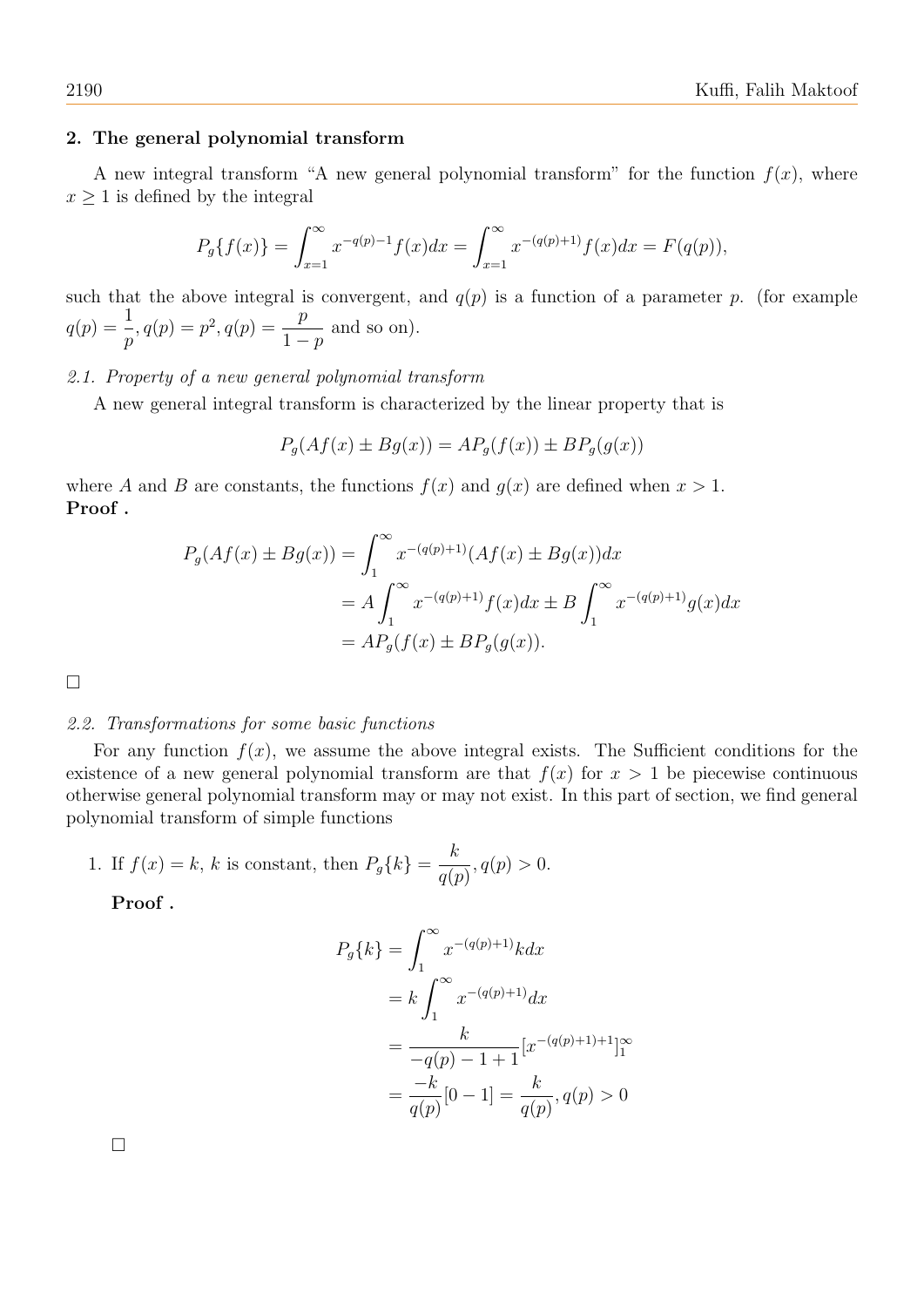A new general polynomial transforms for solving ordinary differential equations ... 2191

2. If  $f(x) = x^n, n \in R, x > 1$ , then  $P_g\{x^n\} = \frac{1}{x(x)}$  $q(p) - n$  $, q(p) > n.$ 

Proof .

$$
P_g\{x^n\} = \int_1^{\infty} x^{-(q(p)+1)} x^n dx
$$
  
= 
$$
\int_1^{\infty} x^{-(q(p)+1-n)} dx
$$
  
= 
$$
\frac{1}{-q(p)-1+n+1} [x^{-(q(p)+1-n)+1}]_1^{\infty}
$$
  
= 
$$
\frac{-1}{q(p)-n} [0-1] = \frac{1}{q(p)-n}
$$

□

3. If 
$$
f(x) = \ln(x), x > 1
$$
, then  $P_g{\ln x} = \frac{1}{(q(p))^2}, q(p) > 0$ .

**Proof** .  $P_g\{\ln x\} = \int_1^\infty x^{-(q(p)+1)} \ln x dx$ . Integration by parts, we get  $P_g\{lnx\} = \frac{1}{(q(x))^{n-1}}$  $(q(p))^{2}$ . □ 4. If  $f(x) = x^n \ln(x), n \in R, x > 1$ , then

$$
P_g\{x^n \ln x\} = \int_1^\infty x^{-(q(p)+1)} x^n \ln x dx = \int_1^\infty x^{-q(p)-1+n} dx.
$$

Integration by parts, after simple computations, we obtain:

$$
P_g\{x^n \ln x\} = \frac{1}{(q(p) - n)^2}, q(p) > n.
$$

5. If  $f(x) = \sin(a \ln(x))$ ,  $x > 1$  and a is a constant then  $P_g\{\sin(a \ln(x))\} = \frac{a}{(x(a))^2}$  $\frac{a}{(q(p))^2+a^2}.$ **Proof** .  $P_g\{\sin(a\ln(x))\} = \int_1^\infty x^{-(q(p)+1)}\sin(a\ln(x))dx$ . Integration by parts, we get:

$$
u = \sin(a \ln(x)), dv = x^{-q(p)-1} dx, du = \frac{a \cos(a \ln(x))}{x}, v = \frac{-x^{-q(p)}}{q(p)}.
$$

 $P_g\{sin(aln(x))\} = \frac{a}{\sqrt{a}}$  $q(p)$  $\int_1^{\infty} x^{-q(p)-1} \cos(\alpha \ln(x) dx)$ , also Integration by parts, we obtain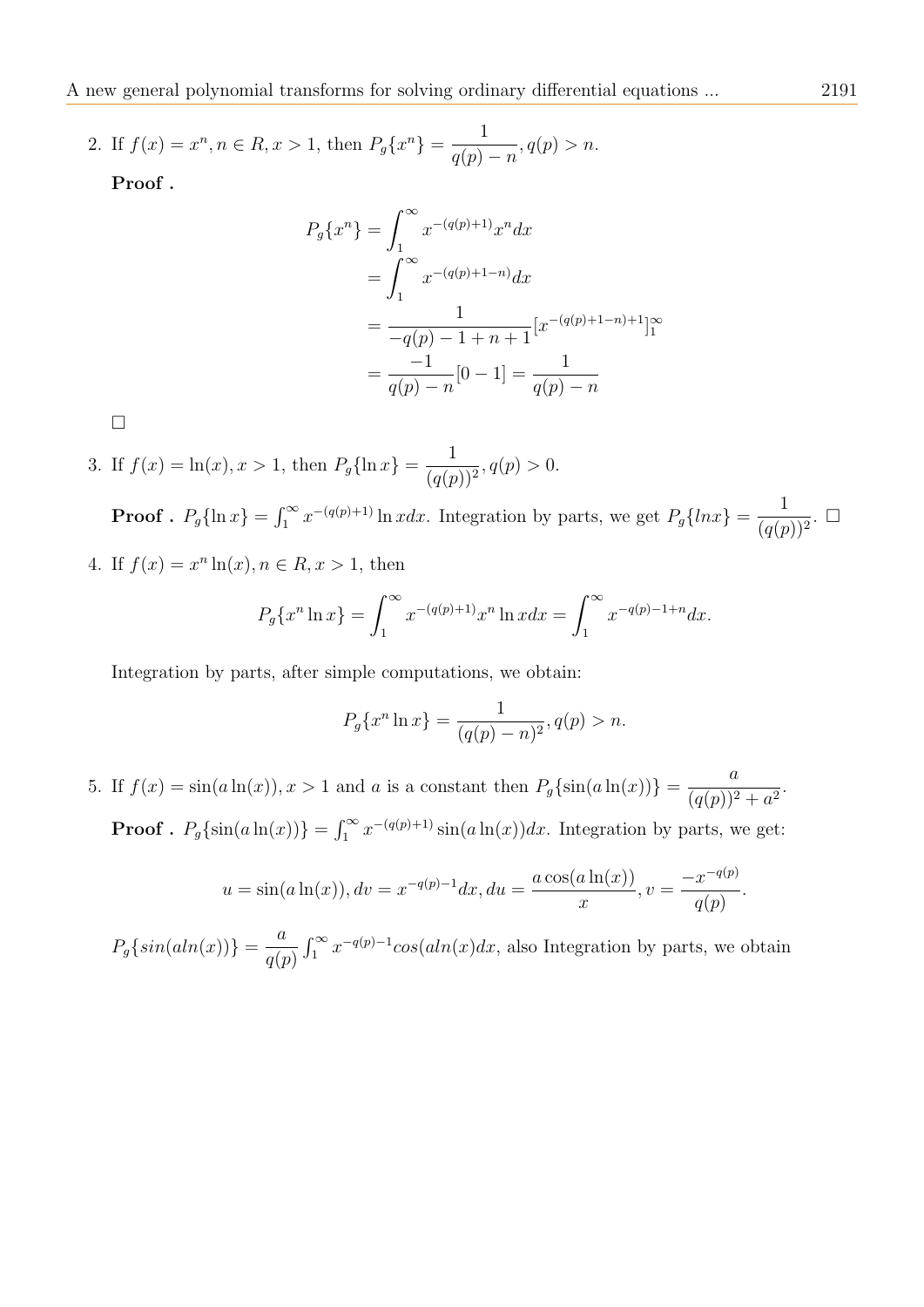$$
u = \cos(a \ln(x)), dv = x^{-q(p)-1} dx, du = \frac{-a \sin(a \ln(x))}{x}, v = \frac{-x^{-q(p)}}{q(p)}, \text{ then}
$$
  
\n
$$
P_g\{\sin(a \ln(x))\} = \frac{a}{q(p)} \frac{-x^{-q(p)}}{q(p)} \cos(a \ln(x))|_1^{\infty} - \frac{a^2}{(q(p))^2} \int_1^{\infty} x^{-q(p)-1} \sin(ah(x)) dx
$$
  
\n
$$
P_g\{\sin(aln(x))\} = \frac{a}{q(p)} [0 + \frac{1}{q(p)}] - \frac{a^2}{(q(p))^2} P_g\{\sin(a \ln(x))\},
$$
  
\n
$$
(1 + \frac{a^2}{(q(p))^2}) P_g\{\sin(a \ln(x))\} = \frac{a}{(q(p))^2},
$$
  
\n
$$
(\frac{q(p))^2 + a^2}{(q(p))^2} P_g\{\sin(a \ln(x))\} = \frac{a}{(q(p))^2},
$$
  
\nThen  $P_g\{\sin(a \ln(x))\} = \frac{a}{(q(p))^2 + a^2}$ 

□Similarty:

6. If  $f(x) = \cos(a \ln(x))$ ,  $x > 1$  and a is a constant then  $P_g\{\cos(a \ln(x))\} = \frac{q(p)}{(q(p))!^2}$  $\frac{q(p)}{(q(p))^2 + a^2}$ . 7. If  $f(x) = \sinh(a \ln(x))$ ,  $x > 1$  and a is a constant then  $P_g\{\sinh(a \ln(x))\} = \frac{a}{(x^2 - 1)^2}$  $\frac{a}{(q(p))^2-a^2},$  $|q(p)| > a$ 

Proof .

$$
P_g\{\sinh(a\ln(x))\} = \int_1^\infty x^{-q(p)-1} \sinh(a\ln(x)dx
$$
  
= 
$$
\int_1^\infty (\frac{e^{a\ln x} - e^{-a\ln x}}{2}) x^{-q(p)-1} dx
$$

After simple computations, we get:

$$
P_g\{sinh(aln(x))\} = \frac{a}{(q(p))^2 - a^2}, |q(p)| > a.
$$

 $> a$ .

□

Similarly,

8. Since 
$$
\{\cosh(aln(x))\} = \left(\frac{e^{alnx} + e^{-alnx}}{2}\right)
$$
, we have\n
$$
P_g\{\cosh(aln(x))\} = \frac{q(p)}{(q(p))^2 - a^2}, \quad |q(p)|
$$

**Theorem 2.1.** If  $P_g\{f(x)\}=F(q(p))$ , then  $P_g\{x^{-\alpha}f(x)\}=F(q(p)+\alpha)$  and  $\alpha$  is a constant number. Proof. Since by definition we have

$$
P_g\{x^{-\alpha}f(x)\} = \int_1^{\infty} x^{-q(p)-1}x^{-\alpha}f(x)dx
$$
  
= 
$$
\int_1^{\infty} x^{-(q(p)+1+\alpha)}f(x)dx
$$
  
= 
$$
F(q(p) + \alpha)
$$

□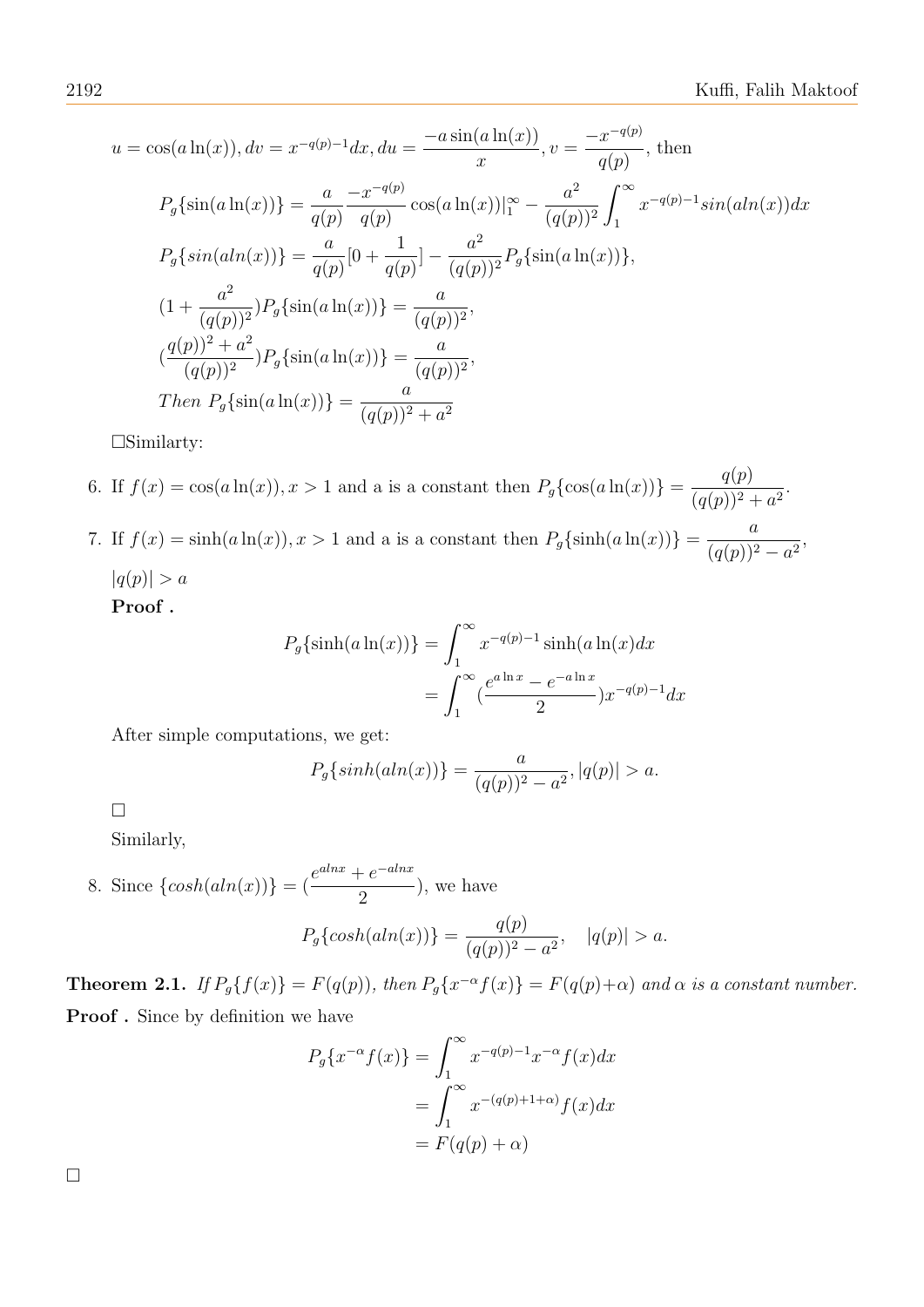**Definition 2.2.** Let  $g(x)$  be a function, where  $x > 1$  and  $P_g{f(x)} = F(q(p)), g(x)$  is called an inverse for general polynomial integral transform and written as  $P_g^{-1}{F(q(p))} = g(x)$ , where  $P_g^{-1}$ returns the integral transform to the ordinal function  $(g(x))$ .

2.3. Inverse general polynomail integral transform

1. 
$$
P_g^{-1}\left\{\frac{k}{q(p)}\right\} = k, q(p) > 0.
$$
  
\n2.  $P_g^{-1}\left\{\frac{1}{q(p)-n}\right\} = x^n, q(p) > n, n \in R, x > 1.$   
\n3.  $P_g^{-1}\left\{\frac{1}{(q(p))^2}\right\} = \ln x, q(p) > 0, x > 1.$   
\n4.  $P_g^{-1}\left\{\frac{1}{(q(p)-n)^2}\right\} = x^n \ln x, q(p) > n, n \in R, x > 1.$   
\n5.  $P_g^{-1}\left\{\frac{a}{((q(p))^2 + a^2)}\right\} = \sin(a \ln x), x > 1.$   
\n6.  $P_g^{-1}\left\{\frac{q(p)}{((q(p))^2 + a^2)}\right\} = \cos(a \ln x), x > 1.$   
\n7.  $P_g^{-1}\left\{\frac{a}{((q(p))^2 - a^2)}\right\} = \sinh(a \ln x), |q(p)| > a, x > 1.$   
\n8.  $P_g^{-1}\left\{\frac{q(p)}{q(p)^2 - a^2}\right\} = \cosh(a \ln x), |q(p)| > a, x > 1.$ 

A property of  $P_g^{-1}$  is a linear property as it is for the transform  $P_g$ . Now if

$$
P_g^{-1}\{F_1(q(p))\} = g_1(x), \ldots, P_g^{-1}\{F_n(q(p))\} = g_n(x)
$$

and  $A_1, A_2, \ldots, A_n$  are constant, then

$$
P_g^{-1}\lbrace A_1F_1(q(p)) + A_2F_2(q(p)) + \cdots + A_nF_n(q(p))\rbrace
$$
  
=  $A_1P_g^{-1}\lbrace F_1(q(p))\rbrace + A_2P_g^{-1}\lbrace F_2(q(p))\rbrace + \cdots + A_nP_g^{-1}\lbrace F_n(q(p))\rbrace$ 

**Theorem 2.3.** If  $P_g^{-1}{F(q(p))} = g(x)$ , then  $P_g^{-1}{F(q(p) + \alpha)} = x^{-\alpha}P_g^{-1}{F(q(p))}$ , where  $\alpha$  is a constant number.

**Proof**. The proof holds, because  $P_g^{-1}{F(q(p) + \alpha)} = x^{-\alpha}g(x) = x^{-\alpha}P_g^{-1}{F(q(p))}.$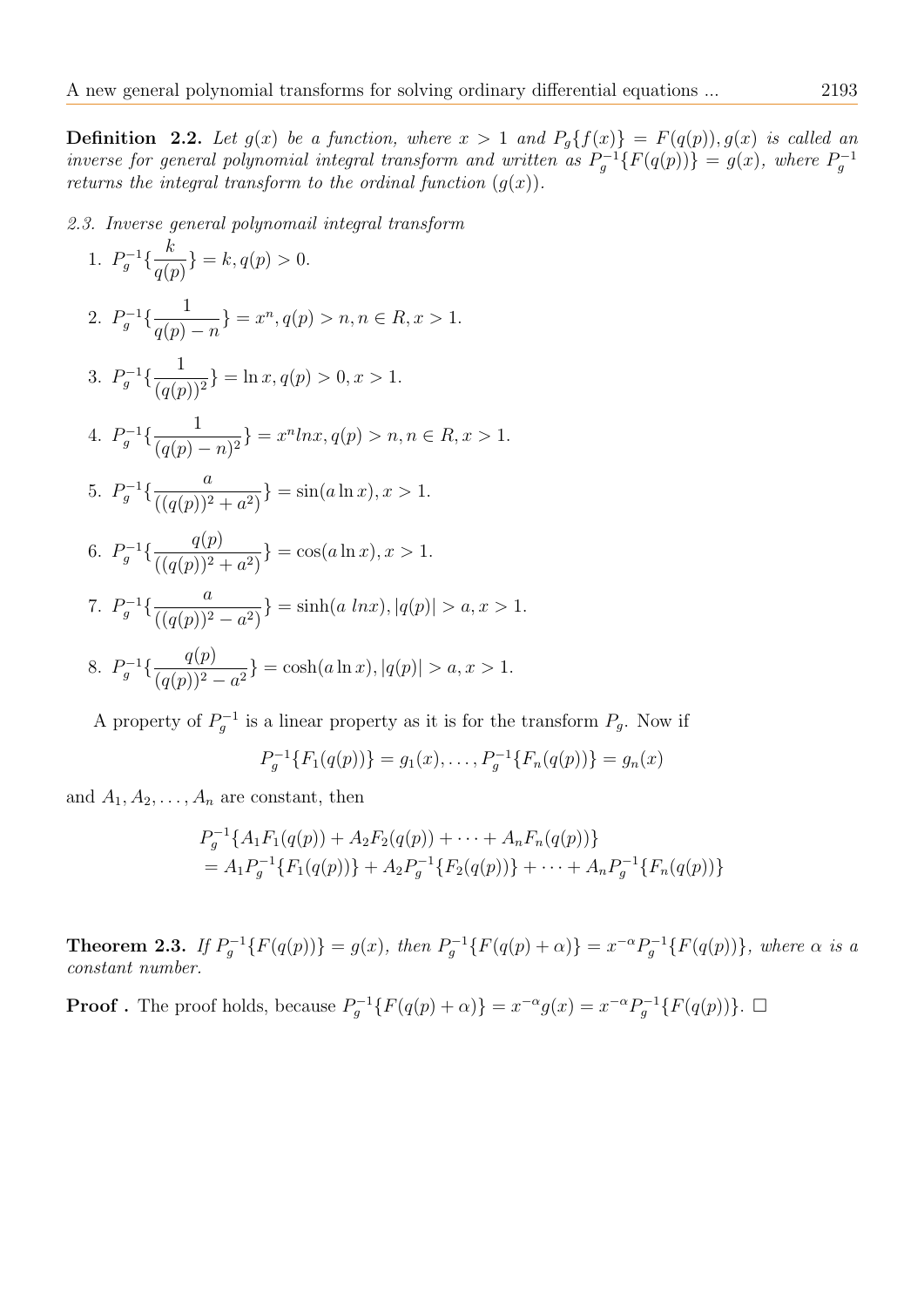# 3. Solution of linear ordinary differential equation with variable coefficients

Definition 3.1. [\[6\]](#page-7-7) The linear ordinary differential equation

$$
a_0x^n y^{(n)} + a_1x^{n-1}y^{(n-1)} + \dots + a_{n-1}xy' + a_ny = h(x)
$$

 $a_0, a_1, \ldots, a_n$  are constants and  $h(x)$  is a function of x, is called Euler's equation.

**Theorem 3.2.** If the function  $h(x)$  is defined for  $x > 1$  and its derivatives  $h'(x), h''(x), \ldots, h^{n}(x)$ are exist, then

$$
P_g\{x^n h^{(n)}(x)\} = -h^{(n-1)}(1) - (q(p) - (n-1))h^{(n-2)}(1)
$$
  
 
$$
- (q(p) - (n-1))(q(p) - (n-2))h^{(n-3)}(1)
$$
  
 
$$
- \cdots - (q(p) - (n-1))(q(p) - (n-2))(q(p) - (n-3)) \cdots (q(p) - 1)h(1)
$$
  
 
$$
+ (q(p) - (n-1))!F(q(p)
$$

**Proof**. Since  $P_g\{xh'(x)\} = \int_1^\infty x^{-q(p)}h'(x)dx$ , by integration by parts, we obtain:

$$
u = x^{-q(p)}, dv = h'(x)dx, du = -q(p)x^{-q(p)-1}dx, v = h(x),
$$
  
\n
$$
P_g\{xh'(x)\} = h(x)x^{-q(p)}|_1^{\infty} + q(p)\int_1^{\infty} x^{-q(p)-1}h(x)dx,
$$
  
\n
$$
P_g\{xh'(x)\} = -h(1) + q(p)P_g\{h(x)\} = -h(1) + q(p)F(q(p)),
$$

and

$$
P_g\{x^2h''(x)\} = \int_1^\infty x^{-q(p)+1}h''(x)dx.
$$

Also, by integration by parts, we obtain:

$$
u = x^{-q(p)+1}, dv = h''(x)dx, du = (-q(p)+1)x^{-q(p)}dx, v = h'(x),
$$
  
\n
$$
P_g\{x^2h''(x)\} = h'(x)x^{-q(p)+1}|_1^{\infty} + (q(p)-1)\int_1^{\infty} x^{-q(p)}h'(x)dx,
$$
  
\n
$$
= -h'(1) + (q(p)-1)P_g\{h'(x)\} = -h'(1) - (q(p)-1)h(1) + (q(p)-1)q(p)F(q(p)).
$$

Also

$$
P_g\{x^3h'''(x)\} = \int_1^{\infty} x^{-q(p)+2}h'''(x)dx,
$$
  
=  $-h''(1) - (q(p) - 2)h'(1) - (q(p) - 2)(q(p) - 1)h(1) + (q(p) - 2)(q(p) - 1)q(p)F(q(p)).$ 

Thus, by repeating this technique for  $n^{th}$ -times, we obtain

$$
P_g\{x^n h^{(n)}(x)\} =
$$
  
- h<sup>(n-1)</sup>(1) - (q(p) - (n - 1))h<sup>(n-2)</sup>(1) - (q(p) - (n - 1))(q(p) - (n - 2))h<sup>(n-3)</sup>(1) - ...  
- (q(p) - (n - 1))(q(p) - (n - 2))(q(p) - (n - 3)) ... (q(p) - 1)h(1) + (q(p) - (n - 1))!F(q(p)).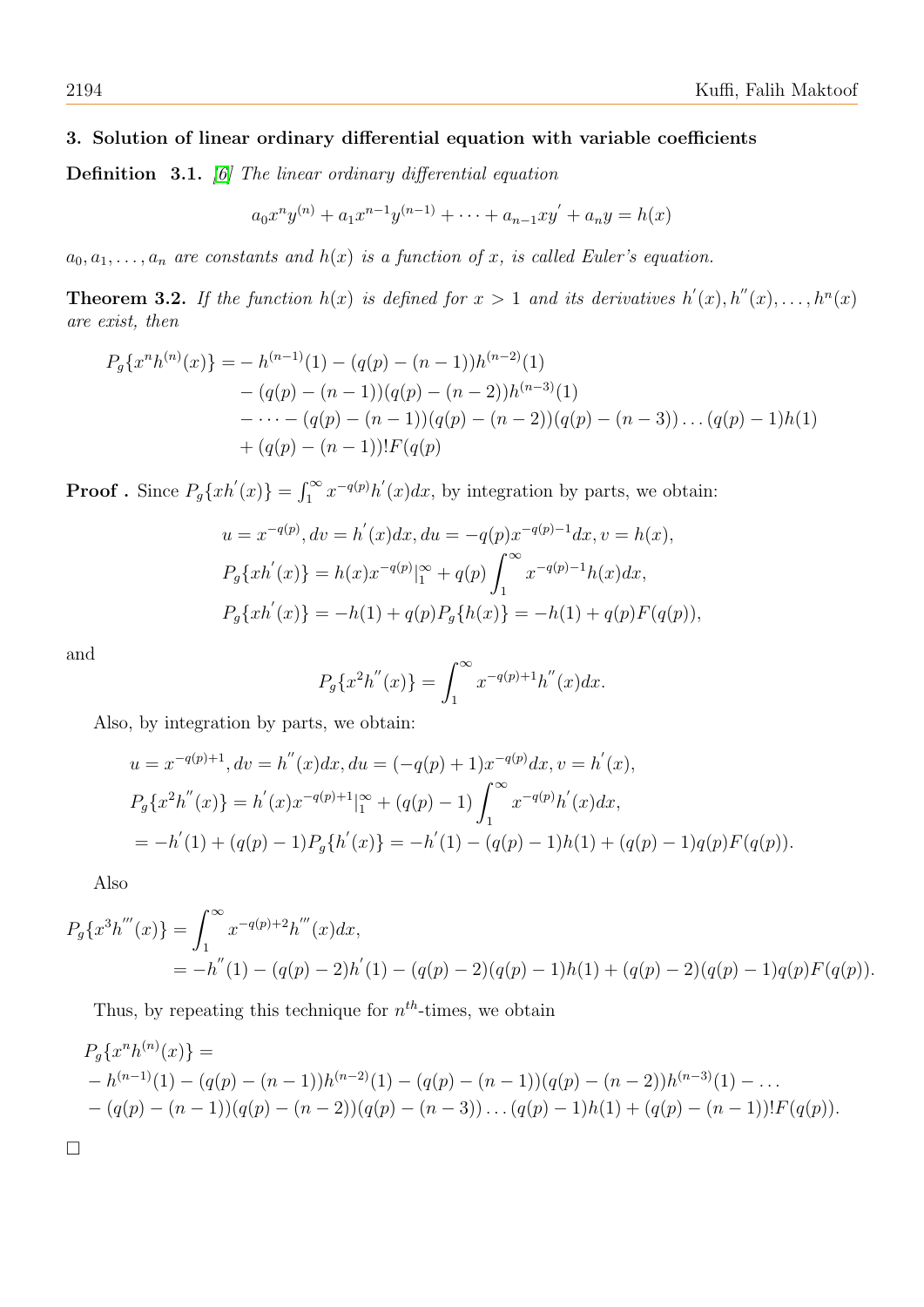## 4. Application

In this section, we represent three application:

**Application 4.1.** We solve the differential equation  $x^2y'' + 4xy' + 2y = x \ln x$  with condition,  $y(1) = y'(1) = 0.$ 

Taking  $P_g$  to both side of above equation, we get

$$
-y'(1) - (q(p) - 1)y(1) + (q(p) - 1)(q(p))P_g\{y(x)\} + 4[-y(1) + q(p)P_g\{y(x)\}] + 2P_g\{y(x)\}
$$
  
= 
$$
\frac{1}{(q(p) - 1)^2}.
$$

Applying the conditions of the above differential equation, we have:

$$
(q(p) - 1)(q(p))P_g\{y(x)\} + 4(q(p))P_g\{y(x)\} + 2P_g\{y(x)\} = \frac{1}{(q(p) - 1)^2},
$$
  

$$
[(q(p) - 1)(q(p)) + 4(q(p)) + 2]P_g\{y(x)\} = \frac{1}{(q(p) - 1)^2},
$$
  

$$
[(q(p))^2 + 3(q(p)) + 2]P_g\{y(x)\} = \frac{1}{(q(p) - 1)^2}.
$$

By using partial fraction for the right sides of the above equation, we have:

$$
P_g\{y(x)\} = \frac{A}{(q(p)+1)} + \frac{B}{(q(p)+2)} + \frac{C}{(q(p)-1)} + \frac{D}{(q(p)-1)^2}.
$$

After simple computations, we obtain

$$
A = \frac{1}{4}, B = \frac{-1}{9}, C = \frac{-5}{36}, D = \frac{1}{6}
$$

and by taking  $P_g^{-1}$  to both side of the above equation, we obtain

$$
y(x) = P_g^{-1}\left\{\frac{\frac{1}{4}}{(q(p)+1)}\right\} + P_g^{-1}\left\{\frac{-1}{\frac{9}{(q(p)+2)}}\right\} + P_g^{-1}\left\{\frac{-5}{\frac{36}{(q(p)-1)}}\right\} + P_g^{-1}\left\{\frac{\frac{1}{6}}{(q(p)-1)^2}\right\}.
$$

Then the exact solution is

$$
y(x) = \frac{1}{4}x^{-1} + \left(\frac{-1}{9}\right)x^{-2} - \frac{5}{36}x + \frac{1}{6}x \ln x,
$$
  

$$
y(x) = \frac{1}{4x} - \frac{1}{9x^2} - \frac{5}{36}x + \frac{1}{6}x \ln x.
$$

Application 4.2. We solve the ordinary differential equation:

$$
x\frac{dy}{dx} + y = 16\sin(\ln x)
$$
, and  $y(1) = -7$ .